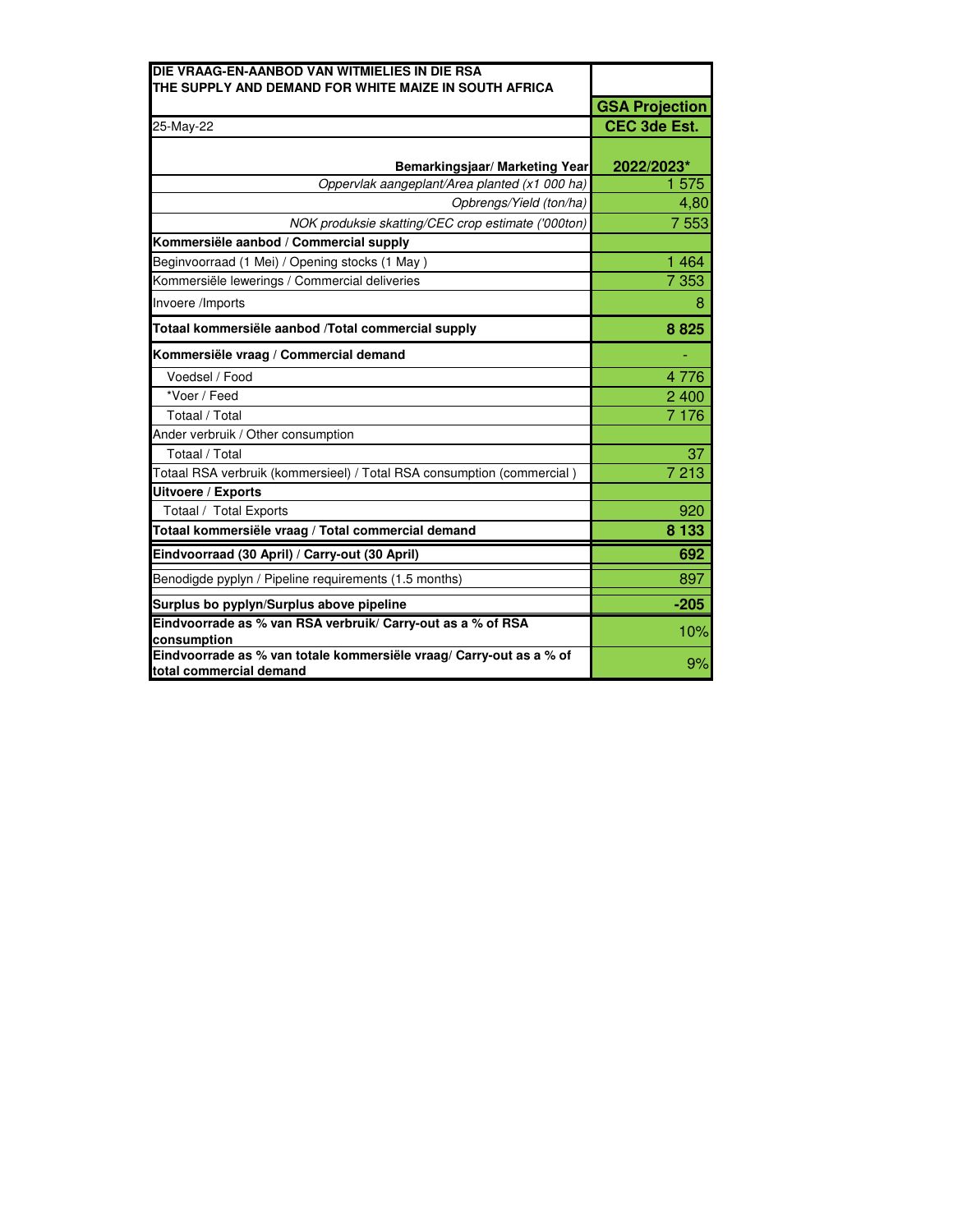| DIE VRAAG-EN-AANBOD VAN GEELMIELIES IN DIE RSA<br>THE SUPPLY AND DEMAND FOR YELLOW MAIZE IN SOUTH AFRICA |                       |
|----------------------------------------------------------------------------------------------------------|-----------------------|
|                                                                                                          | <b>GSA projection</b> |
| 25-May-22                                                                                                | CEC 3de Est.          |
| Bemarkingsjaar/Marketing Year                                                                            | 2022/2023*            |
| Oppervlak aangeplant/Area planted (x1 000 ha)                                                            | 1048                  |
| Opbrengs/Yield (ton/ha)                                                                                  | 6,84                  |
| NOK produksie skatting/CEC crop estimate ('000ton)                                                       | 7 1 7 0               |
| Terughoudings / Retentions                                                                               | 410                   |
| Minus: vroeë lewerings / Early Deliveries (Current season)                                               | 500                   |
| Plus: vroeë lewerings / Early Deliveries (Next season)                                                   | 400                   |
| Beskikbaar vir kommersiële lewerings / Avalable for Commercial Deliveries                                | 6 6 6 0               |
|                                                                                                          | <b>Graan SA</b>       |
|                                                                                                          | ('000 ton)            |
| Kommersiële aanbod / Commercial supply                                                                   |                       |
| Beginvoorraad (1 Mei) / Opening stocks (1 May)                                                           | 663                   |
| Kommersiële lewerings / Commercial deliveries                                                            | 6660                  |
| Surplus (Adjustment of the reconciliation)                                                               | 16                    |
| Invoere /Imports                                                                                         |                       |
| Totaal kommersiële aanbod /Total commercial supply                                                       | 7339                  |
|                                                                                                          |                       |
| Kommersiële vraag / Commercial demand                                                                    |                       |
| Kommersiële verbruik / Commercial consumption                                                            |                       |
| Voedsel / Food                                                                                           | 460                   |
| Voer / Feed                                                                                              | 3539                  |
| Totaal / Total                                                                                           | 3 9 9 9               |
| Ander verbruik / Other consumption                                                                       |                       |
| Omruilmaal / Gristing                                                                                    | 5                     |
| Onttrek deur produsente / Withdrawn by producers                                                         | 30                    |
| Vrygestel aan eindverbruikers / Released to end consumers                                                | 50                    |
| Net Receipts                                                                                             | 5                     |
| <b>Deficit</b>                                                                                           |                       |
| Totaal / Total                                                                                           | 90                    |
| Totaal RSA verbruik (kommersieel) / Total RSA consumption (commercial)                                   | 4 0 8 9               |
| **Uitvoere / Exports                                                                                     |                       |
| Produkte / Products                                                                                      | 200                   |
| Heelmielies / Whole maize                                                                                | <b>Z 600</b>          |
| Totaal / Total                                                                                           | 2800                  |
| Totaal kommersiële vraag / Total commercial demand                                                       | 6889                  |
| Eindvoorraad (30 April) / Carry-out (30 April)                                                           | 450                   |
|                                                                                                          |                       |
| Benodigde pyplyn / Pipeline requirements (1.5 months)                                                    | 500                   |
|                                                                                                          |                       |
| Surplus bo pyplyn/Surplus above pipeline                                                                 | -50                   |
|                                                                                                          |                       |
| Elliuvoorrade as % vall RSA verbruik/ Carry-out as a % of RSA<br>consumntion                             | 11,01%                |
| Eindvoorrade as % van totale kommersiële vraag/ Carry-out as a % of                                      | 6,53%                 |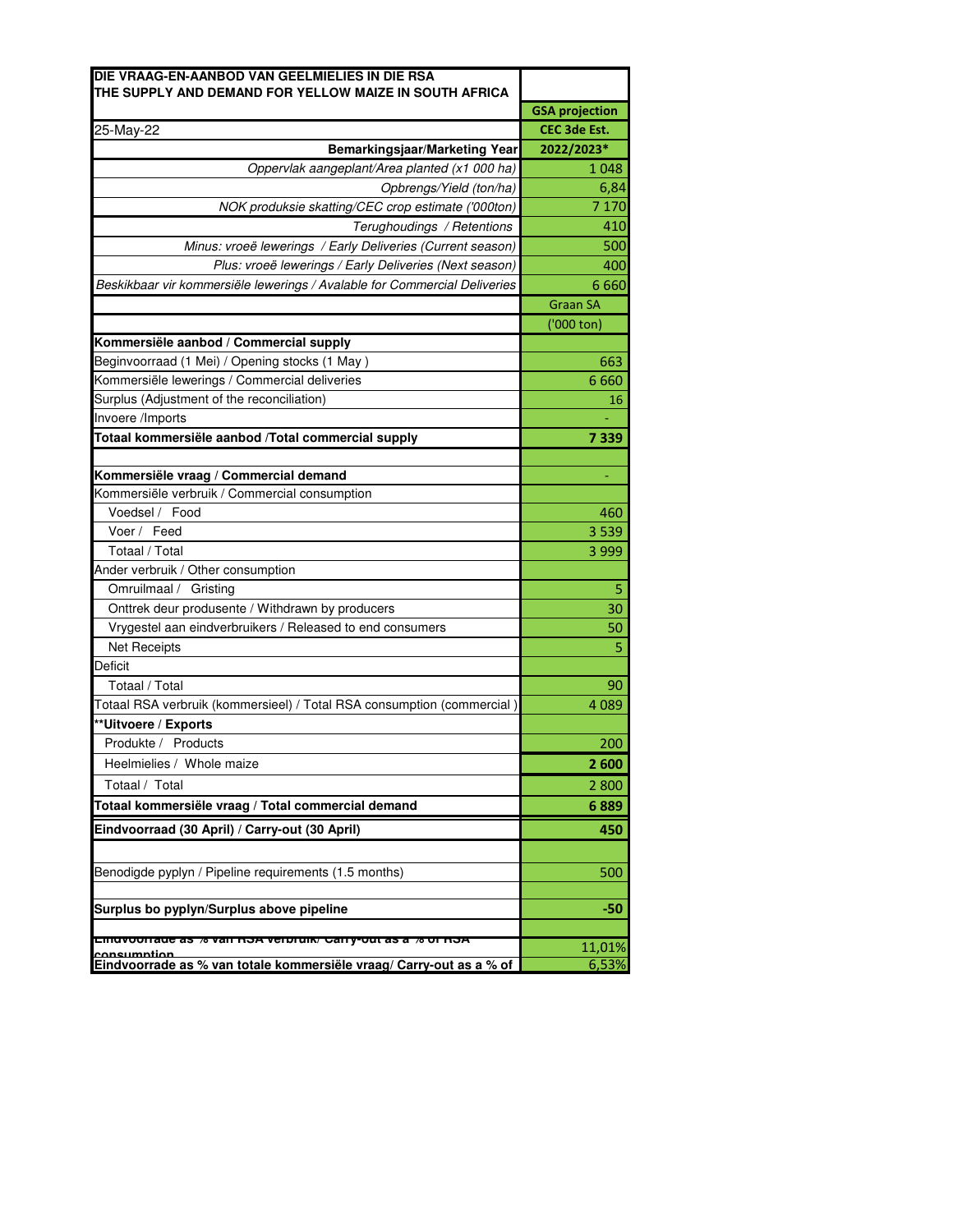| DIE VRAAG-EN-AANBOD VAN MIELIES IN DIE RSA                                                  |                       |
|---------------------------------------------------------------------------------------------|-----------------------|
| THE SUPPLY AND DEMAND FOR MAIZE IN SOUTH AFRICA                                             | <b>GSA Projection</b> |
| Opgedateer / Updated                                                                        | <b>CEC 3rd Est.</b>   |
| 25-May-22                                                                                   | 28 Apr 2022           |
| Bemarkingsjaar/ Marketing Year                                                              | 2022/2023**           |
| Oppervlak aangeplant/Area planted (x1 000 ha)                                               | 2623                  |
| Opbrengs/Yield (ton/ha)                                                                     | 5,61                  |
| NOK produksie skatting/CEC crop estimate ('000ton)                                          | 14723                 |
| Terughoudings / Retentions                                                                  | 610                   |
| Minus: vroeë lewerings / Early Deliveries (Current season)                                  | 760                   |
| Plus: vroeë lewerings / Early Deliveries (Next season)                                      | 660                   |
| Beskikbaar vir kommersiële lewerings / Avalable for Commercial Deliveries                   | 15 240                |
|                                                                                             | <b>Graan SA</b>       |
|                                                                                             | ('000 ton)            |
| Kommersiële aanbod / Commercial supply                                                      |                       |
| Beginvoorraad (1 Mei) / Opening stocks (1 May)                                              | 2 1 2 6               |
| Kommersiële lewerings / Commercial deliveries                                               | 14 0 13               |
| Surplus                                                                                     | 16                    |
| Invoere /Imports                                                                            | 8                     |
| Totaal kommersiële aanbod /Total commercial supply<br>Kommersiële vraag / Commercial demand | 16 164                |
| Voedsel / Food                                                                              | 5 2 3 6               |
| Voer / Feed                                                                                 | 5939                  |
| Totaal / Total                                                                              | 11 175                |
| Ander verbruik / Other consumption                                                          |                       |
| Omruilmaal /<br>Gristing                                                                    | 18                    |
| Onttrek deur produsente / Withdrawn by producers                                            | 38                    |
| Vrygestel aan eindverbruikers / Released to end consumers                                   | 49                    |
| <b>Net Receipts</b>                                                                         | 8                     |
| Deficit                                                                                     |                       |
| Totaal / Total                                                                              | 127                   |
| Totaal RSA verbruik (kommersieel) / Total RSA consumption (commercial)                      | 11 302                |
| **Uitvoere / Exports                                                                        |                       |
| Produkte / Products                                                                         | 380                   |
| Heelmielies / Whole maize                                                                   | 3 3 4 0               |
| Totaal / Total                                                                              | 3720                  |
| Totaal kommersiële vraag / Total commercial demand                                          | 15 022                |
| Eindvoorraad (30 April) / Carry-out (30 April)                                              | 1 1 4 2               |
| Benodigde pyplyn / Pipeline requirements (1.5 months)                                       | 1 3 9 7               |
| Surplus bo pyplyn / Surplus above pipeline                                                  | $-255$                |
| Eindvoorrade as % van RSA verbruik/ Carry-out as a % of RSA                                 | 10%                   |
| consumption<br>Eindvoorrade as % van totale kommersiële vraag/ Carry-out as a % of          |                       |
| total commercial demand                                                                     | 8%                    |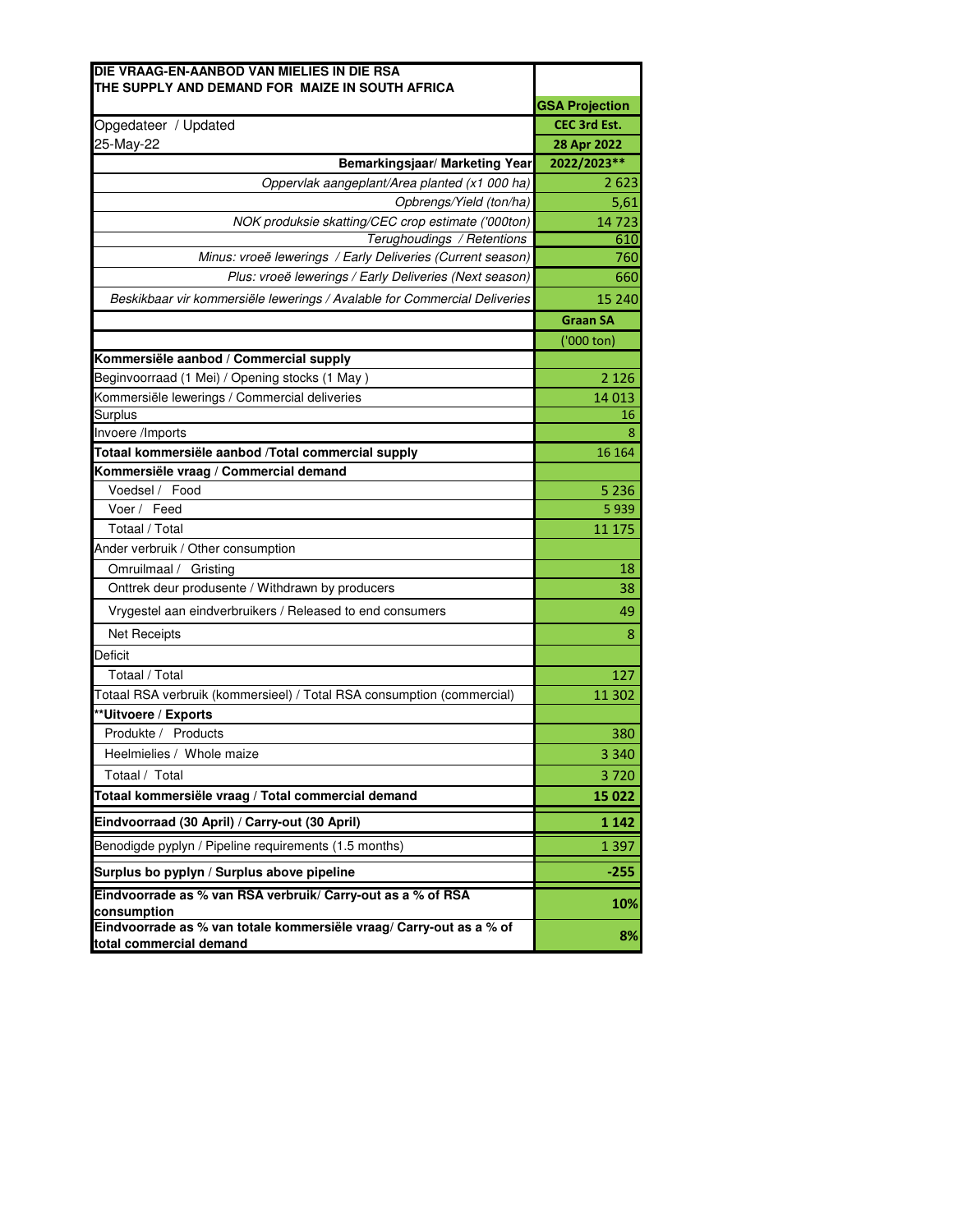| Opgedateer / Updated                                                                           | <b>GSA Projection</b> |
|------------------------------------------------------------------------------------------------|-----------------------|
| 25-May-22                                                                                      | CEC 3rd Est.          |
| Bemarkingsjaar/ Marketing Year                                                                 | 2022/23*              |
| Oppervlak aangeplant/Area planted (x1 000 ha)                                                  |                       |
| Opbrengs/Yield (ton/ha)                                                                        |                       |
| NOK produksie skatting/CEC crop estimate ('000ton)                                             |                       |
| Terughoudings en saadproduksie / Retentions and Production of Seed                             |                       |
|                                                                                                |                       |
|                                                                                                |                       |
| Beskikbaar vir kommersiële lewerings / Avalable for Commercial Deliveries                      |                       |
|                                                                                                | <b>Graan SA</b>       |
|                                                                                                |                       |
| Kommersiële aanbod / Commercial Supply                                                         |                       |
| Beginvoorraad (1 Maart) / Opening stocks (1 March)                                             |                       |
| Kommersiële lewerings / Commercial deliveries                                                  |                       |
| Invoere / Imports                                                                              |                       |
| Surplus / Surplus                                                                              |                       |
| Totale kommersiële aanbod / Total commercial supply                                            |                       |
| Kommersiële vraag / Commercial Demand                                                          |                       |
| Voedselverbruik / Food consumption                                                             |                       |
|                                                                                                |                       |
| Binnenshuise vermouting / Indoor malting                                                       | 0,5                   |
| Vloervermouting / Floor malting                                                                | 6,5<br>57,5           |
| Meel, rys en gruis / Meal, rice and grits<br>Totaal voedsel / Total food                       |                       |
| Voerverbruik / Feed consumption                                                                | 64,6                  |
| Troeteldier / Pet Food                                                                         | 0,38                  |
| Pluimvee / Poultry                                                                             | 3,83                  |
| Ander lewende hawe voer / Other livestock feed                                                 | 1,07                  |
| Totaal voer / Total feed                                                                       | 5,28                  |
| Biobrandstof / Biofuel                                                                         | 0,00                  |
| Ander verbruik / Other consumption                                                             |                       |
| Ontrek deur produsente / Withdrawn by producers                                                | 0,37                  |
| Vrygestel aan eindverbruikers / Released to end consumers                                      | 0,95                  |
| SAGIS (Nota 8 / Note 8)                                                                        | 0,00                  |
| Totaal ander verbruik / Total other consumption                                                | 1,31                  |
| Totaal kommersiële verbruik / Total domestic demand                                            | 71,18                 |
| Uitvoere / Exports                                                                             | 16,96                 |
| Totale vraag / Total demand                                                                    | 88,1                  |
|                                                                                                |                       |
| Eindvoorraad (28 Februarie) / Carry-out (28 February)                                          |                       |
|                                                                                                |                       |
| Benodigde pyplyn / Pipeline requirements                                                       |                       |
|                                                                                                |                       |
| Surplus bo pyplyn/Surplus above pipeline                                                       |                       |
| Eindvoorrade as % van RSA verbruik/ Carry-out as a % of RSA                                    |                       |
| consumption                                                                                    |                       |
| Eindvoorrade as % van totale kommersiële vraag/ Carry-out as a % of total<br>commercial demand |                       |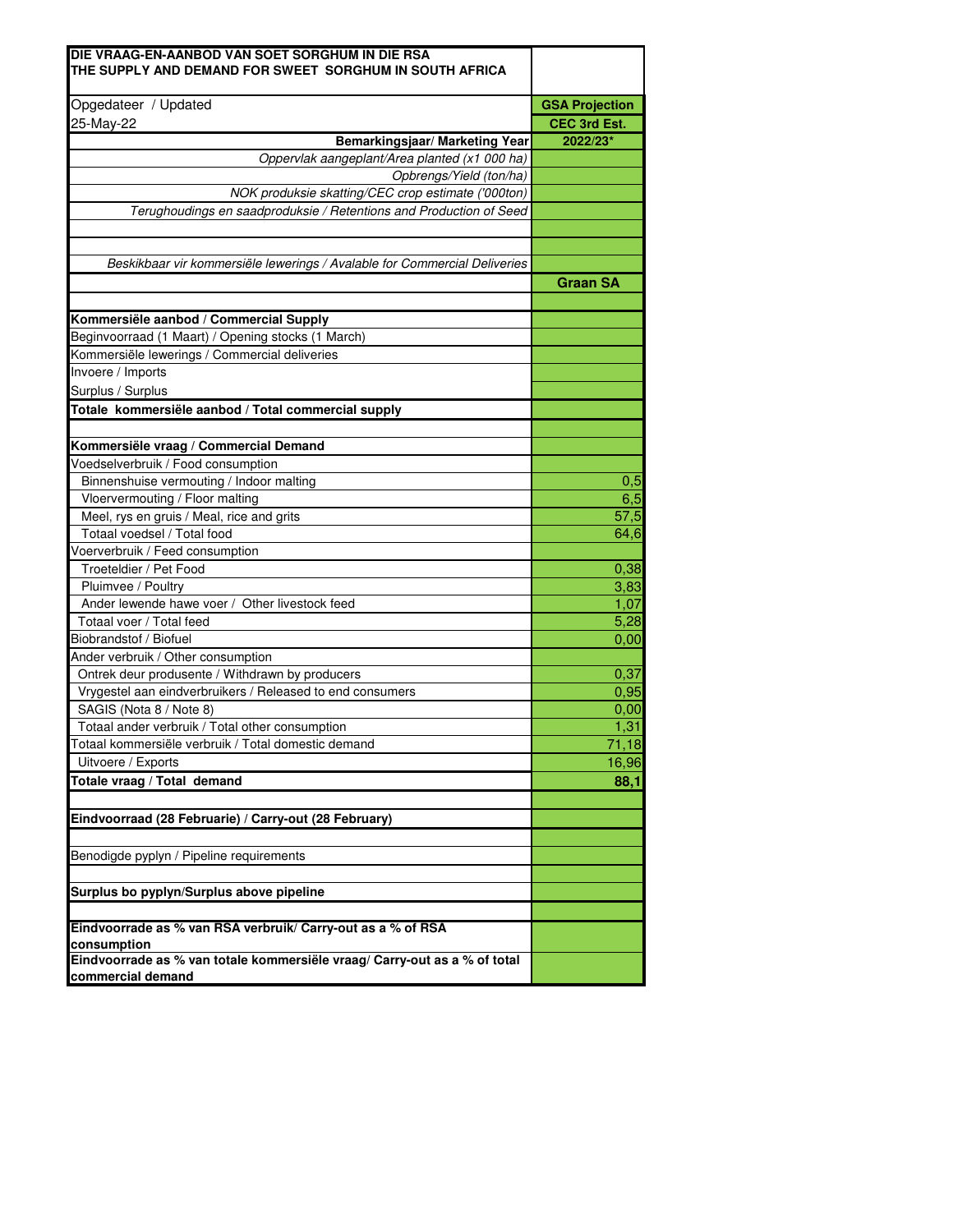| DIE VRAAG-EN-AANBOD BITTER VAN SORGHUM IN DIE RSA<br>THE SUPPLY AND DEMAND FOR BITTER SORGHUM IN SOUTH AFRICA |                       |
|---------------------------------------------------------------------------------------------------------------|-----------------------|
| Opgedateer / Updated                                                                                          | <b>GSA Projection</b> |
| 25-May-22                                                                                                     | CEC 2nd Est.          |
| Bemarkingsjaar/ Marketing Year                                                                                | 2022/23*              |
| Oppervlak aangeplant/Area planted (x1 000 ha)                                                                 |                       |
| Opbrengs/Yield (ton/ha)                                                                                       |                       |
| NOK produksie skatting/CEC crop estimate ('000ton)                                                            |                       |
| Terughoudings en saadproduksie / Retentions and Production of Seed                                            |                       |
|                                                                                                               |                       |
| Beskikbaar vir kommersiële lewerings / Avalable for Commercial Deliveries                                     |                       |
|                                                                                                               |                       |
| Kommersiële aanbod / Commercial Supply                                                                        |                       |
| Beginvoorraad (1 Maart) / Opening stocks (1 March)                                                            |                       |
| Kommersiële lewerings / Commercial deliveries                                                                 |                       |
| Invoere / Imports                                                                                             |                       |
| Surplus / Surplus                                                                                             |                       |
| Totale kommersiële aanbod / Total commercial supply                                                           | 0                     |
|                                                                                                               |                       |
| Kommersiële vraag / Commercial Demand                                                                         |                       |
| Voedselverbruik / Food consumption                                                                            |                       |
| Binnenshuise vermouting / Indoor malting                                                                      | 9,10                  |
| Vloervermouting / Floor malting                                                                               | 52,66                 |
| Meel, rys en gruis / Meal, rice and grits                                                                     | 3,14                  |
| Totaal voedsel / Total food                                                                                   | 64,90                 |
| Voerverbruik / Feed consumption                                                                               |                       |
| Troeteldier / Pet Food                                                                                        | 0,00                  |
| Pluimvee / Poultry                                                                                            | 2,15                  |
| Ander lewende hawe voer / Other livestock feed                                                                | 5,12                  |
| Totaal voer / Total feed                                                                                      | 5,20                  |
| Biobrandstof / Biofuel                                                                                        | 0,00                  |
| Ander verbruik / Other consumption                                                                            |                       |
| Ontrek deur produsente / Withdrawn by producers                                                               | 2,61                  |
| Vrygestel aan eindverbruikers / Released to end consumers                                                     | 0,14                  |
| SAGIS (Nota 8 / Note 8)                                                                                       | 0,00                  |
| Totaal ander verbruik / Total other consumption                                                               | 2.75                  |
| Totaal kommersiële verbruik / Total domestic demand                                                           | 72,84                 |
| Uitvoere / Exports                                                                                            | 3,14                  |
| Totale vraag / Total demand                                                                                   | 75,98                 |
| Eindvoorraad (28 Februarie) / Carry-out (28 February)                                                         |                       |
| Benodigde pyplyn / Pipeline requirements                                                                      |                       |
|                                                                                                               |                       |
| Surplus bo pyplyn/Surplus above pipeline                                                                      |                       |
| Eindvoorrade as % van RSA verbruik/ Carry-out as a % of RSA<br>consumption                                    |                       |
| Eindvoorrade as % van totale kommersiële vraag/ Carry-out as a % of total<br>commercial demand                |                       |